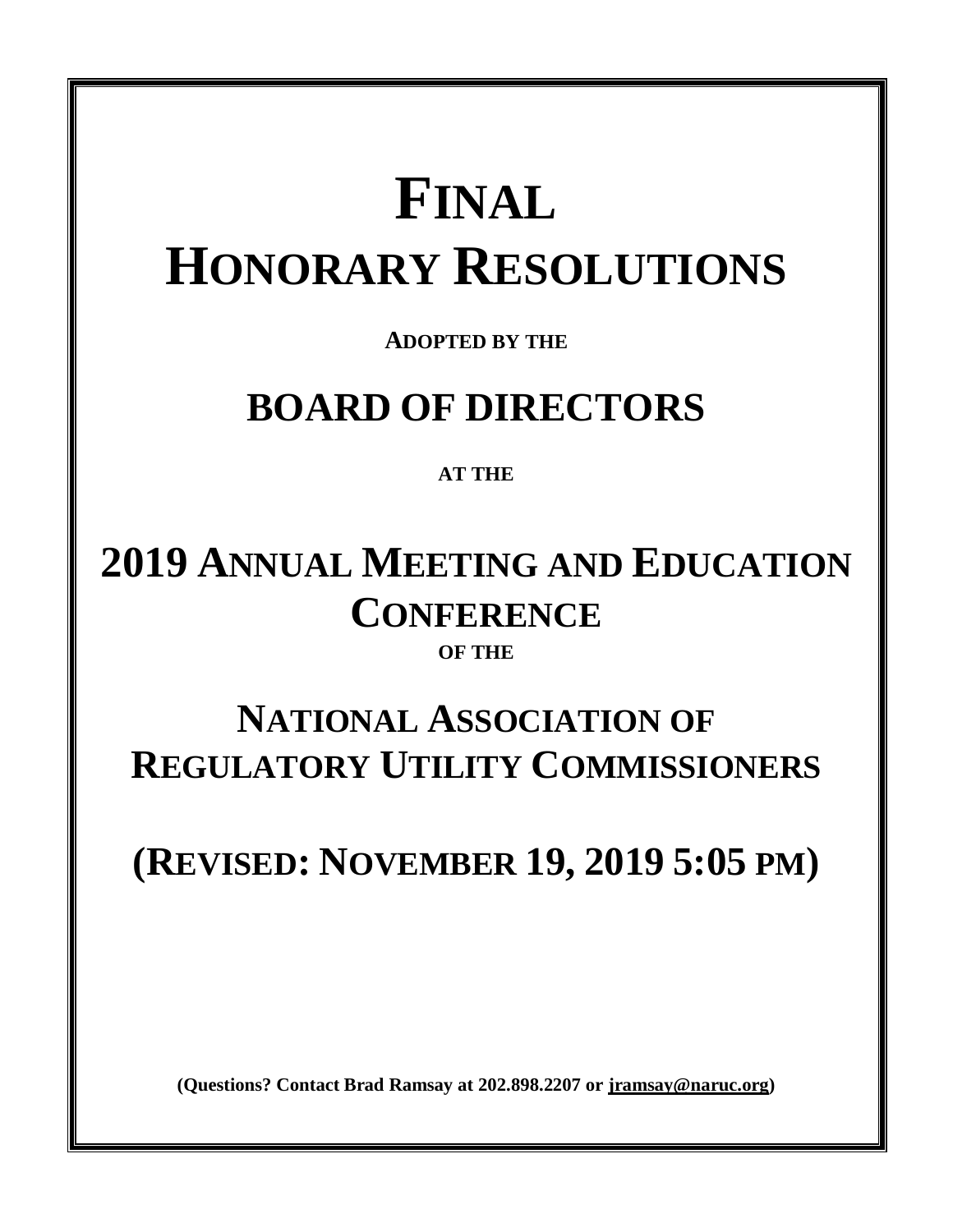### *TABLE OF CONTENTS*

| - <i>[1]</i>      | Resolution Honoring Commissioner Emeritus Norman J. Saari of Michigan | Page 1 |
|-------------------|-----------------------------------------------------------------------|--------|
| $\lceil 2 \rceil$ | <b>Resolution Honoring Kimberly Duffley of North Carolina</b>         | Page 3 |
| $\overline{3}$    | <b>Resolution Honoring Mathias Roussy, Jr. of Virginia</b>            | Page 4 |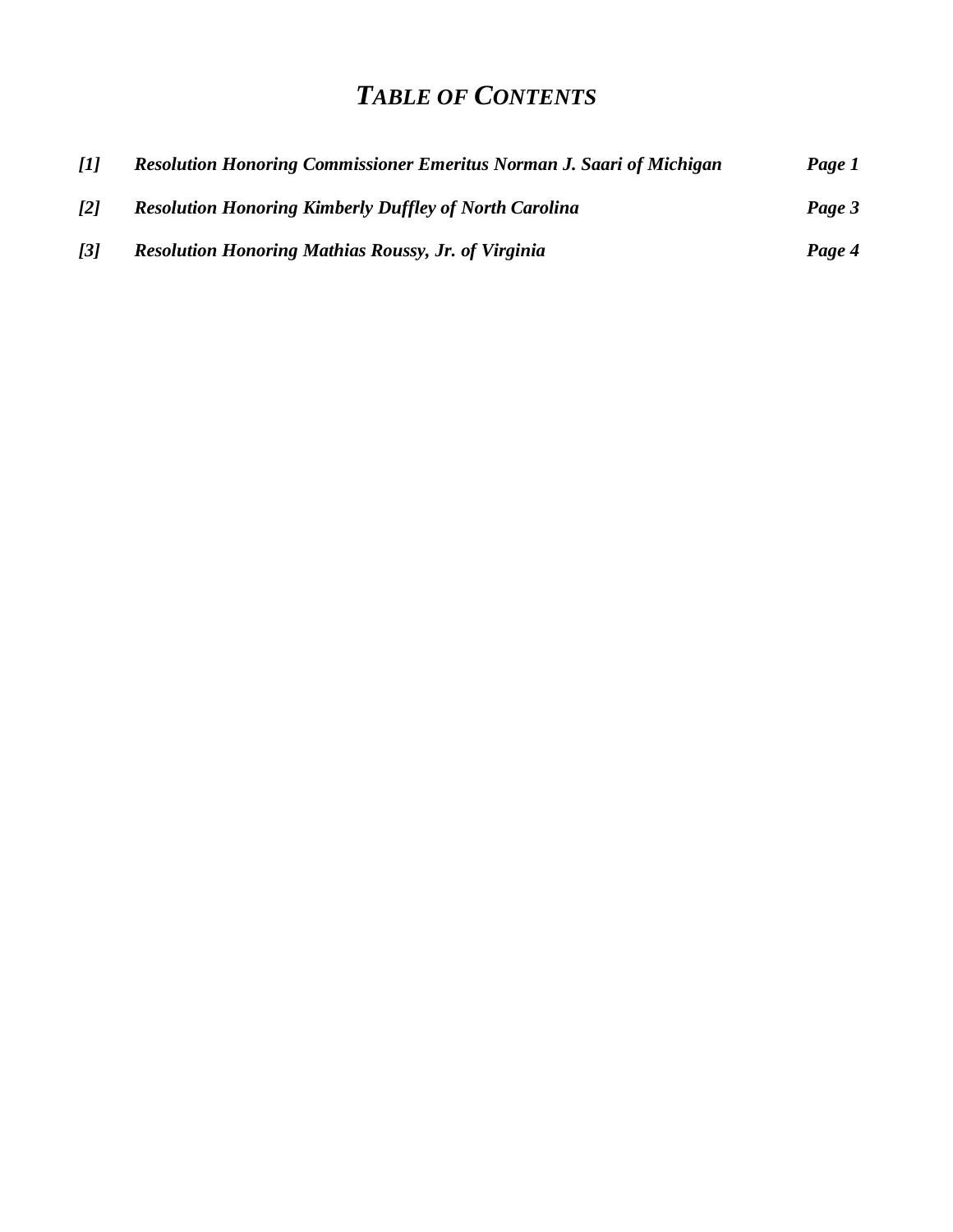#### *Honorary Resolution for Commissioner Emeritus Norman J. Saari*

*Whereas* Norman J. Saari served on the Michigan Public Service Commission ("MPSC") for four years as a Commissioner from August 2, 2015 through July 2, 2019;

*Whereas* prior to this appointment, Norman Saari served as Chief of Staff for Michigan legislative leaders, as Executive Director of Governmental Affairs for Consumers Energy Company, for the Nuclear Regulatory Commission, and with honor in the Michigan National Guard;

*Whereas* Norman Saari, while a Commissioner, was an active member of the National Association of Regulatory Utility Commissioners ("NARUC"), serving on the Committee on Critical Infrastructure, and the Washington Action Committee, and as Chairman of the Subcommittee on Pipeline Safety;

*Whereas* Norman Saari served with distinction on the U.S. Department of Transportation Pipeline and Hazardous Materials Safety Administration's ("PHMSA") Liquid Pipeline Advisory Committee;

*Whereas* Norman Saari ably represented Michigan on the board of the Organization of PJM States ("OPSI");

*Whereas* Commissioner Saari has been a catalyst and committed leader on electric vehicles, shaping and promoting Michigan's regulatory approach to ensure the great "Auto-State" of Michigan leads in this area of technology and policy innovation and then extending that to a national stage through NARUC;

*Whereas* Norman Saari was a consistent and relentless advocate for natural gas safety, through improved regulation, infrastructure, operations, and awareness;

*Whereas* Norman Saari brought decades of knowledge of legislative processes and thoughtful policy expertise to his job as a Commissioner, which assisted the MPSC in its decision making and interactions with the Michigan legislature and served him well in his many different roles on NARUC Committees;

*Whereas* Norman Saari, with his thoughtful inquisitiveness and diligent public service stewardship engaged in his Commissioner role on contested cases and other pressing issues before the MPSC and always prioritized his Commission work to serve the 10 million individuals who call Michigan home and then carried that same work ethic to assist with issues on a national level through his work as a member of NARUC;

*Whereas* Norman Saari is also sorely missed on a personal level; his quick wit and engaging storytelling, his art of photography, and his appreciation for travel, fine cigars, MSU Dairy Store mint chocolate chip ice cream, and Michigan State University Spartans -- Go Green! -- were truly appreciated;

*Whereas* Commissioner Emeritus Saari, or "Norm," is a mentor to many and a friend to all who will be greatly missed, but his impact will be long-standing both on a state and national level; *now therefore be it*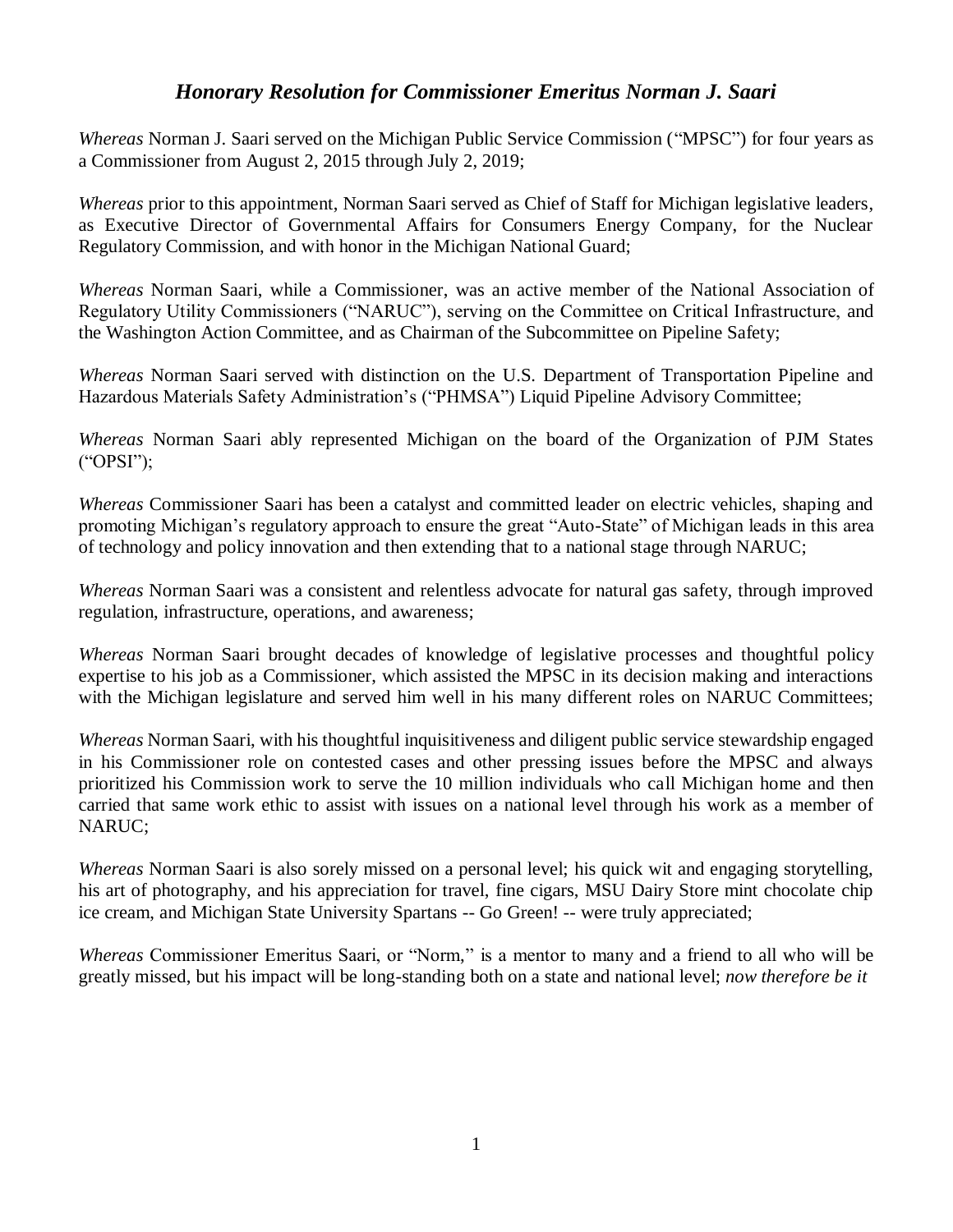*Resolved* that the National Association of Regulatory Utility Commissioners, convened at its 2019 Annual Meeting and Education Conference in San Antonio, TX, extends to Norman J. Saari its utmost gratitude and appreciation for his years of public service to the State of Michigan and to NARUC and wishes Commissioner Emeritus Saari well in his retirement.

\_\_\_\_\_\_\_\_\_\_\_\_\_\_\_\_\_\_\_\_\_\_\_\_\_\_\_\_\_\_\_ *Passed by the NARUC Gas Committee Adopted by the NARUC Board of Directors on November 19, 2019*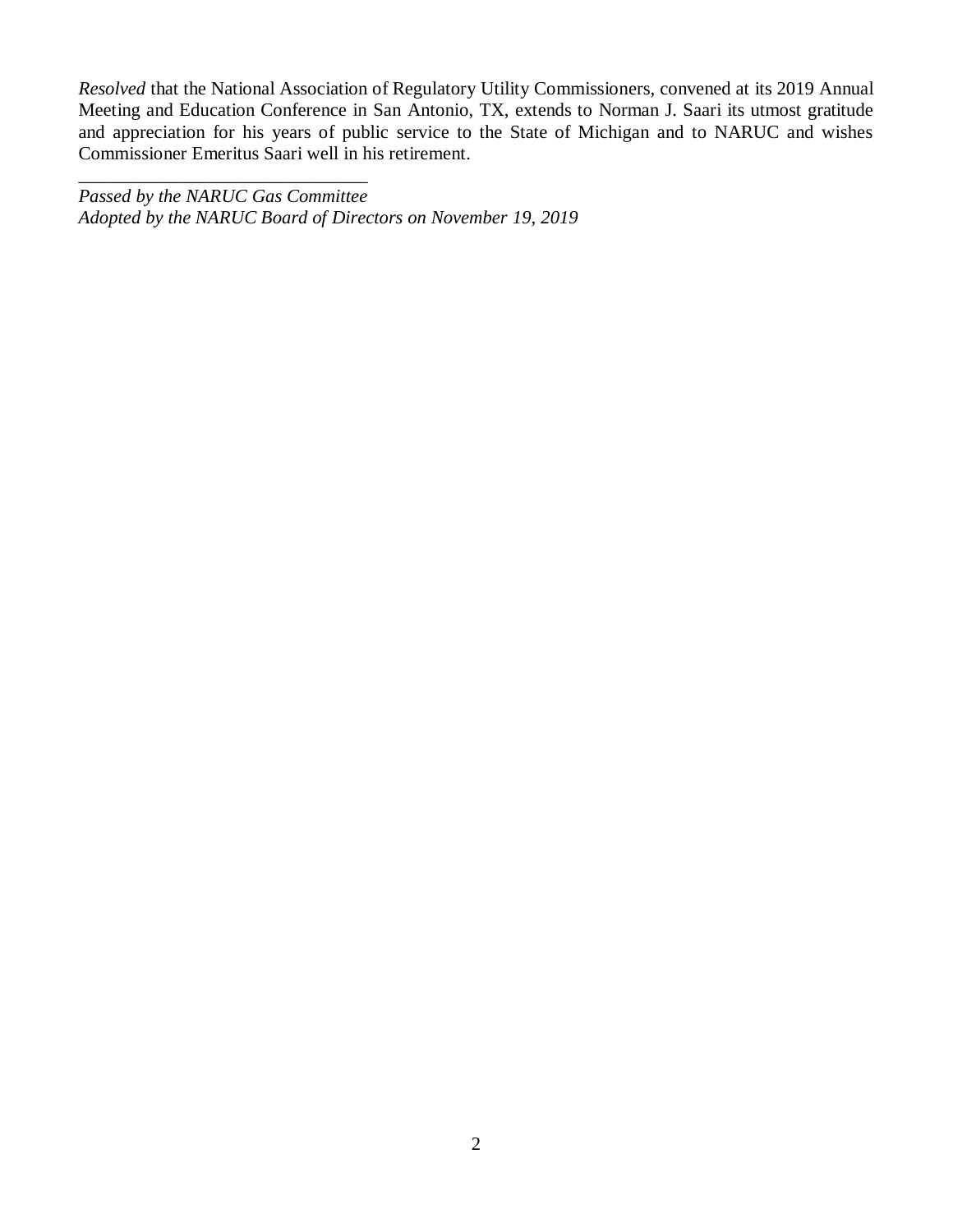#### *Resolution Honoring Kimberly Duffley of North Carolina*

*Whereas* Kimberly (Kim) Duffley completed her tenure as National Association of Regulatory Utility Commissioners (NARUC) Staff Subcommittee on Electricity Committee Co-Chair in 2019;

*Whereas* from 2015 to 2018, Kim served as Vice-Chair of the Staff Subcommittee on Electricity*;*

*Whereas* Kim at all times models thoughtful, diligent and knowledgeable leadership, and in her service to NARUC, has organized multiple educational panels and webinars for her fellow regulators to enrich their understanding of the electric utility industry and its importance to the public;

*Whereas* Kim earned a Bachelor of Arts degree from the University of North Carolina at Chapel Hill;

*Whereas* Kim continued her education at Mercer University where she earned a Juris Doctor and was subsequently licensed to practice law in North Carolina;

*Whereas* from 1999 through 2011, Kim worked in the Environmental Division of the North Carolina Attorney General's Office;

*Whereas* in late 2011 Kim accepted a position as a Staff Attorney with the North Carolina Utilities Commission, thereby discovering her hidden passion for utility regulation, and was subsequently promoted to Senior Staff Attorney;

*Whereas* Kim developed a reputation as a favorite case manager of utility rate cases at the North Carolina Utilities Commission due to her thorough and gracious teamwork and communications skills;

*Whereas* Kim is a North Carolina Board Certified Specialist in Utilities Law and serves as an advisory member of the North Carolina State Bar Utilities Law Specialization Committee;

*Whereas* Kim has demonstrated her love of modern art by serving on the board of VAE, a non-profit creativity incubator, gallery and artist hub;

*Whereas* Kim and her husband Peter are the proud parents of John and Emily Paige;

*Whereas* Kim loves to vacation at Bald Head Island; *and*

*Whereas*, on May 1, 2019, Governor Roy Cooper nominated Kim to serve as a Commissioner of the North Carolina Utilities Commission; *and*

#### *Whereas* Kim's education, experience, work ethic, and temperament will continue to benefit North Carolina in her new role as Commissioner of the North Carolina Utilities Commission; *now therefore be it*

*RESOLVED*, that the Board of Directors of the National Association of Regulatory Utility Commissioners, convened at its 2019 Annual Meeting and Education Conference in San Antonio, Texas, commends and thanks Kimberly Duffley on her service to the National Association of Regulatory Utility Commissioners and congratulates her on her nomination to the North Carolina Utilities Commission.

\_\_\_\_\_\_\_\_\_\_\_\_\_\_\_\_\_\_\_\_\_\_\_\_\_\_\_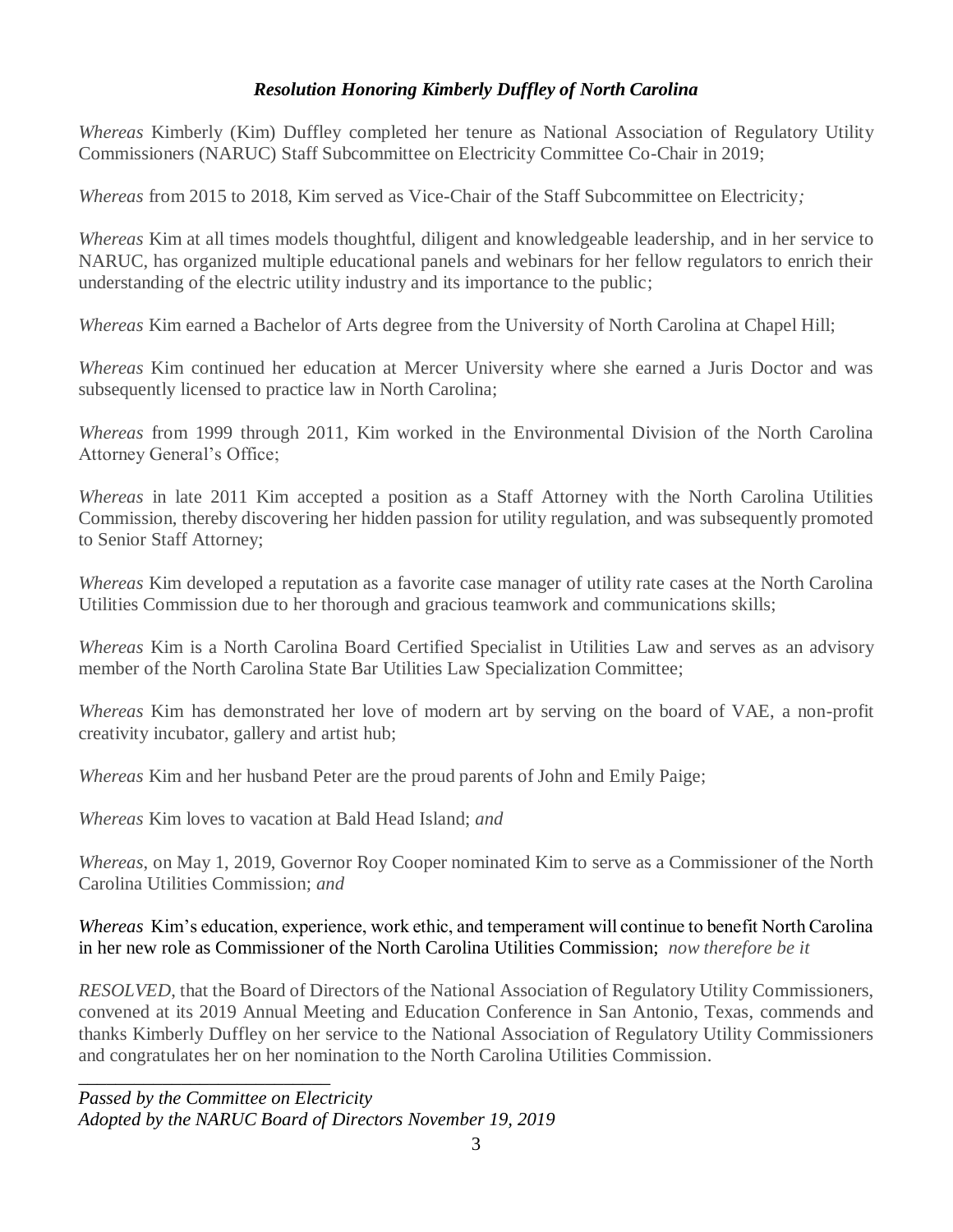#### *Resolution Honoring Mathias Roussy, Jr., of Virginia*

*Whereas* D. Mathias ("Matt") Roussy, Jr., completed his tenure as National Association of Regulatory Utility Commissioners ("NARUC") Staff Subcommittee on Electricity Committee Co-Chair in 2019;

*Whereas*, in December of 2017, Matt agreed, after some persuasion, to serve as Co-Chair of the Staff Subcommittee on Electricity;

*Whereas* when asked to co-lead the Staff Subcommittee, Matt answered the call in true form and was quickly recognized as an invaluable resource to NARUC, reviewing NARUC position documents, organizing multiple educational panels and webinars for both Commissioners and Staff to enrich their understanding of the electric utility industry and its importance to the public, and assisting in analyzing the pressing issues of the day;

*Whereas* Matt took the lead to provide Committee members and Staff members with quality service in a calm, enjoyable, and stress-free manner;

*Whereas* Matt earned a Bachelor of Arts degree from the University of Virginia;

*Whereas* Matt continued his education at the T.C. Williams School of Law at the University of Richmond, where he earned a Juris Doctor degree and was subsequently licensed to practice law in Virginia;

*Whereas* Matt began his career working as an intern for the Insurance and Utility Regulatory Section of the Virginia Office of the Attorney General ("VAOG"), focusing on the section's role as Consumer Counsel for the Commonwealth in matters before the Virginia State Corporation Commission;

Whereas Matt distinguished himself in the most positive way as an intern at the VAOG, and upon graduation, was offered a position as an Assistant Attorney General;

*Whereas* in 2009, Matt joined the Virginia State Corporation Commission ("VCSS") as an Associate General Counsel;

*Whereas* at the VCSS, Matt developed a reputation as a tireless worker, effective colleague and a pleasure to have on the team, and was promoted to Senior General Counsel in August of 2016, and in August of 2017, was promoted to the position of Hearing Examiner;

*Whereas* Matt was a valued member of the Organization of PJM States, Inc., Staff Committee from January 2010 until July 2017, evaluating numerous policies and participating in the development and review of OPSI position documents;

*Whereas* Matt and his wife, Alison, are the proud parents of Mathias and William;

*Whereas* Matt and his family enjoy time spent outdoors exploring, hiking, bicycling and camping throughout Virginia and participating in, and serving as spectators for, numerous sporting activities including soccer and swim team; *and*

*Whereas* now that Matt is relinquishing his role as Co-Chair of the Staff Subcommittee, he will have more time to devote to his family and enjoy the great outdoors; *now therefore be it*